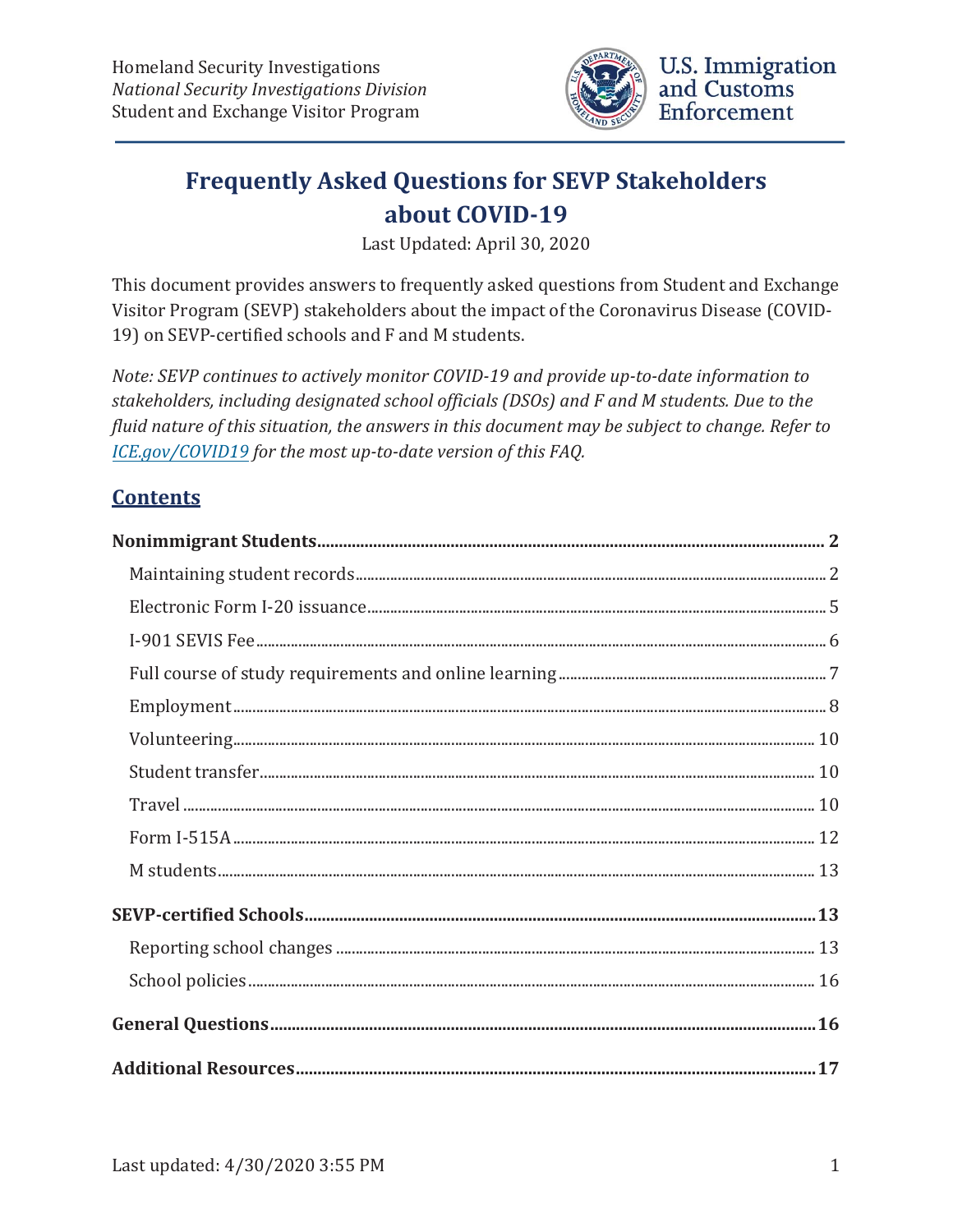

# **Nonimmigrant Students**

# *Maintaining student records*

- **1. Many F and M students may choose to travel home and complete the spring term remotely. Since they are still enrolled, do DSOs have to cancel their Forms I-20, "Certificate of Eligibility for Nonimmigrant Student Status," if they are taking classes outside of the United States? If their Student and Exchange Visitor Information System (SEVIS) records remain in Active status, will students be subject to the five-month rule?** 
	- A. Under current conditions, if an Active F student leaves the United States to complete the spring term online, their SEVIS record should remain in Active status and not be terminated. While the temporary measures related to COVID-19 are in place, students deemed to be maintaining status if they are making normal progress in their course of study. For that reason, the five-month temporary absence provision addressed in *8 C.F.R. 214.2(f)(4)* will not apply for students who remain in Active status.

SEVP will allow F and M students to temporarily count online classes toward a full course of study in excess of the limits stated in *8 CFR 214.2(f)(6)(i)(G)* and *8 CFR 214.2(m)(9)(v)*, even if they have left the United States and are taking the online classes elsewhere. This temporary provision is only in effect due to COVID-19 and only for schools that comply with the requirement to notify SEVP of any procedural changes within 10 business days.

Schools can find additional information about reporting procedural changes to SEVP in Broadcast Message: COVID-19 and Potential Procedural Adaptations for F and M Nonimmigrant Students.

### **2. Due to COVID-19, what is the requirement for Initial status students who have already arrived in the United States?**

A. Initial students currently in the United States that have reported to their school should be made Active in SEVIS and follow the guidelines the school provides to all its F and M students related to COVID-19. If Initial students have not arrived in the United States, they should remain in their home country.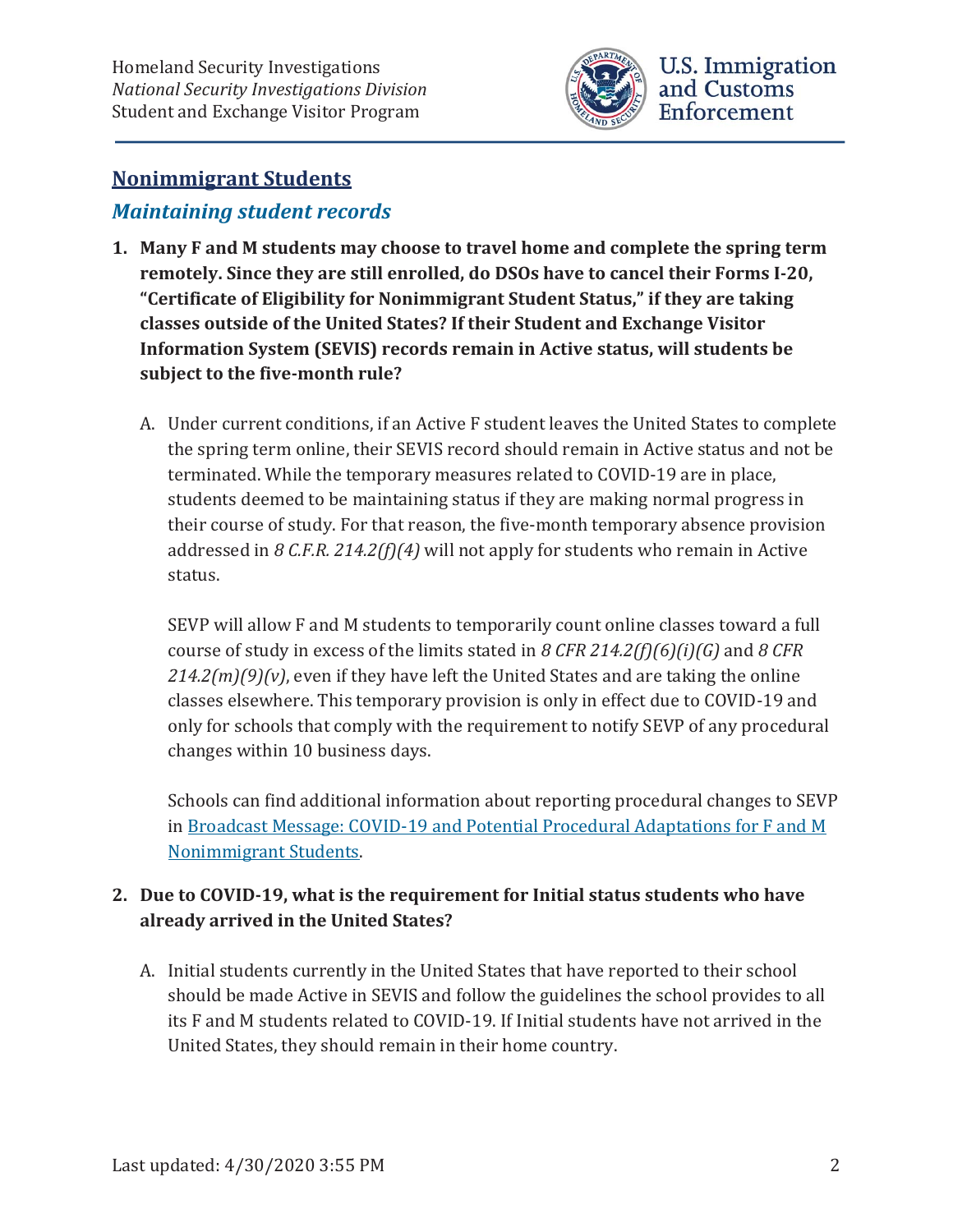

#### **3. Based on SEVP's guidance from January 2020 and March 2020, are schools encouraged to cancel admission for new students?**

A. SEVP is not encouraging any specific action regarding new students. If a school has accepted F and/or M students but will not maintain standard operations because of COVID-19, deferment is an alternative. For additional information about deferring enrollment, refer to the How Do I Defer My Enrollment? blog post on Study in the States.

### **4. Does SEVP have any guidance for students who have been asked to move out of their university housing?**

A. If students are required to leave campus, they can continue to study online—if possible—either inside or outside of the United States. If students remain in the United States, DSOs should update their address in SEVIS. If there are no online classes and the closure is temporary, students can find a place to live and return to class when the school opens. For scenarios regarding school procedures and online classes, refer to the COVID-19: Guidance for SEVP Stakeholders.

### **5. How should DSOs handle records for graduating high school seniors who have returned to their home country to take online classes, but plan to return to start postsecondary studies at a U.S. college or university?**

A. If the school is offering online classes and students can access those courses from outside of the United States and continue to make normal progress in their course of study, they may continue in Active status in SEVIS.

If students cannot engage in online study due to insufficient online access or if the school is not offering enough online courses to meet a full course load, students may enroll in less than a full course of study. Schools must provide this information SEVP as part of the required procedural change documents outlined in Broadcast Message: COVID-19 and Potential Procedural Adaptations for F and M Nonimmigrant Students.

Remember, once students are accepted for enrollment at an SEVP-certified college or university, the high school should initiate a transfer in SEVIS.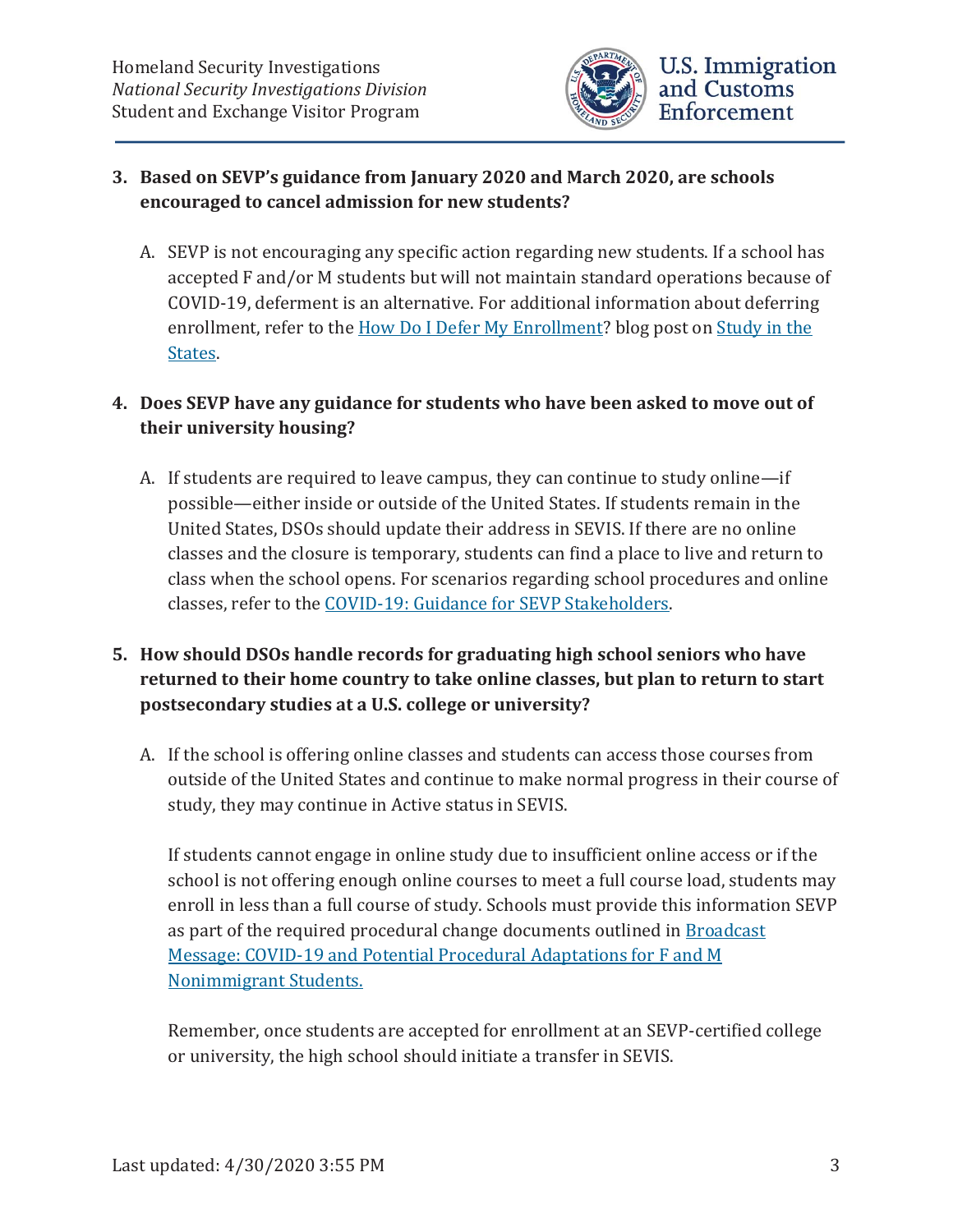

- **6. How should DSOs manage student records for those who were studying abroad but can no longer maintain a full course of study due to the closure of the overseas institution?** 
	- A. If a school's overseas study abroad program closes due to COVID-19, students should contact their SEVP-certified school in the United States for guidance. Students may enroll in online or other alternative forms of education offered by the SEVP-certified school, if available. In general, students may remain in Active status in SEVIS as long as they intend to resume their course of study when classes resume.

### **7. Should DSOs mark the "Study Abroad" field in SEVIS for students who have traveled back home and are in Active status, engaging in online studies from home?**

A. Schools should not mark "Study Abroad" in SEVIS for students who are in their home countries unless they are attending an overseas institution as part of a formal study abroad arrangement.

### **8. What address should DSOs put in SEVIS for Active F and M students who have departed the United States? How should DSOs notate these SEVIS records?**

A. DSOs should update these students' SEVIS records with the following comment in the remarks field: "Departed the United States due to COVID-19." All addresses may remain the same.

### **9. How should DSOs notate SEVIS records for Active F and M students living in the United States during the COVID-19 emergency?**

A. DSOs should not provide any specific notation on these students' SEVIS records during the COVID-19 emergency, but should update the student's current U.S. address, if there has been a change.

As a reminder, per current regulations, students must notify schools within 10 days of an address change. DSOs must update student addresses in SEVIS within 21 days of the date a school is notified of an address change.

### **10.Schools have extended their academic year by a certain number of days due to COVID-19. How should DSOs handle SEVIS records for these students and what**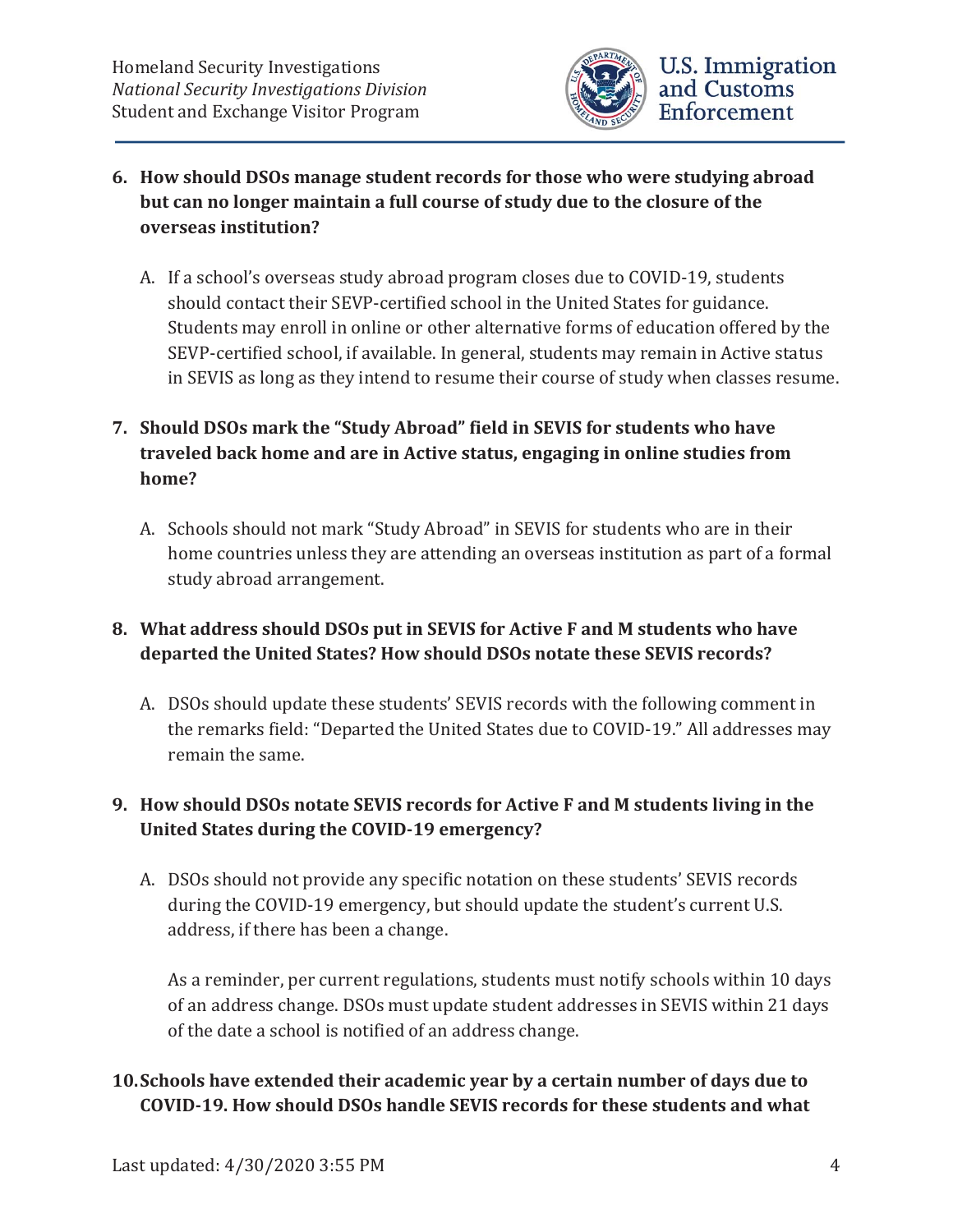

### **should be done for students who already applied for optional practical training (OPT)?**

A. Student academic calendars and SEVIS records should be consistent. Schools should keep an official record of its academic calendar adjustment to provide to the U.S. Department of Homeland Security (DHS) if a request is made and as documentation for any appropriate changes in a student's SEVIS record.

Regarding OPT applications, DHS is evaluating related issues and may issue additional guidance. In the meantime, since U.S. Citizenship and Immigration Services (USCIS) adjudicates OPT employment authorization requests, SEVP recommends reaching out to USCIS for further guidance.

### **11.If students cannot or will not return to school when in-person instruction resumes, should their records be terminated for authorized early withdrawal?**

A. Once a school returns to normal operations, if students cannot or choose not to return to the United States to study, DSOs should terminate the records. Refer to the Terminate Student article in the SEVIS Help Hub on Study in the States for additional information.

### *Electronic Form I-20 issuance*

- **1. Can DSOs electronically send signed Forms I-20 to students instead of physically mailing the forms?** 
	- A. Yes, due to COVID-19, DSOs may electronically send Forms I-20 to student email addresses listed in SEVIS. In the case of a minor students, the email address may belong to their parent or legal guardian. Schools do not need to request permission from SEVP or report their plans to electronically send Forms I-20 as part of their COVID-19 procedural changes.

### **2. What methods can DSOs use to sign and send Forms I-20?**

- A. SEVP has identified the following methods to sign and send the Form I-20:
	- **Email a scanned version of the physically signed Form I-20;**
	- x Email a digitally signed Form I-20 using electronic signature software; or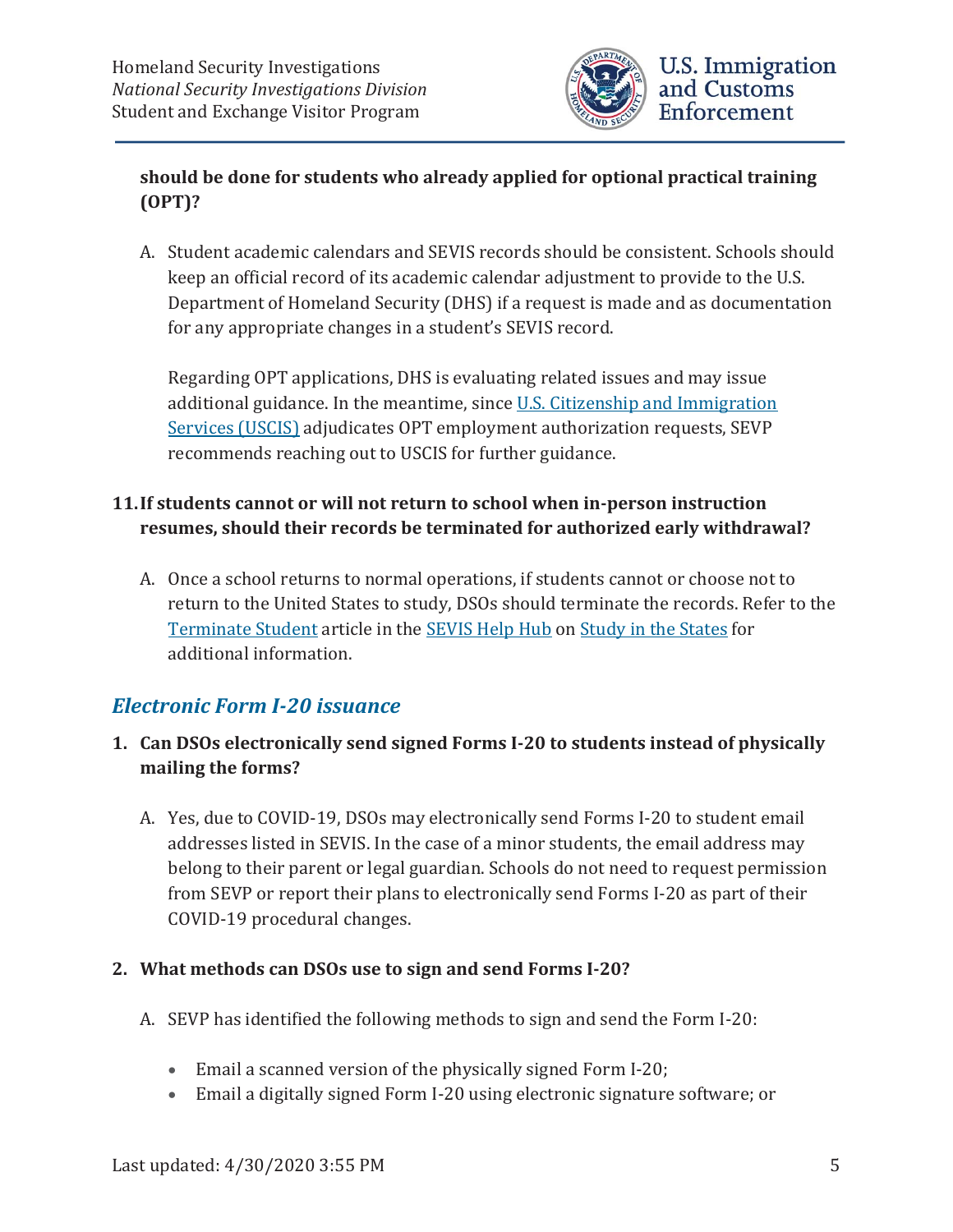

Only approved principal designated school officials (PDSOs) and DSOs may physically sign or input their own digital signature to the Form I-20. Individuals who are not approved on the school's Form I-17, "Petition for Approval of School for Attendance by Nonimmigrant Student," may not input a DSO's signature—either digital or physical—to the Form I-20. Improper issuance of the Form I-20 in this manner may constitute grounds for withdrawal of SEVP certification. By signing the Form I-20 or inputting their digital signature, PDSOs and DSOs attest that they are the approved individual issuing the Form I-20.

### **3. Will schools need to provide students with their original Form I-20 (ink-signed copies) when schools reopen?**

A. Forms I-20 issued electronically or with electronic signatures—as permitted during the COVID-19 emergency—will remain valid until students have a need for an updated Form I-20.

### **4. How long is an electronic or digital travel signature valid on the Form I-20? Is it valid for the same amount of time as an ink signature?**

A. An electronic or digital travel signature will be valid for the same duration as an ink signature (12 months for F students and six months for M students).

# *I-901 SEVIS Fee*

### **1. Due to COVID-19, if students are unable to enroll in the next session, can they transfer their I-901 SEVIS Fee payment to the next session?**

A. As long as students maintain the same SEVIS record, there is no need to transfer their I-901 SEVIS Fee payment. Students who are unable to enroll in the next session may defer their enrollment to the next available session.

Fee transfers are available for F and M students who have already paid the I-901 SEVIS Fee and who:

• Reapply for a visa within 12 months of the date of their initial I-901 SEVIS Fee payment or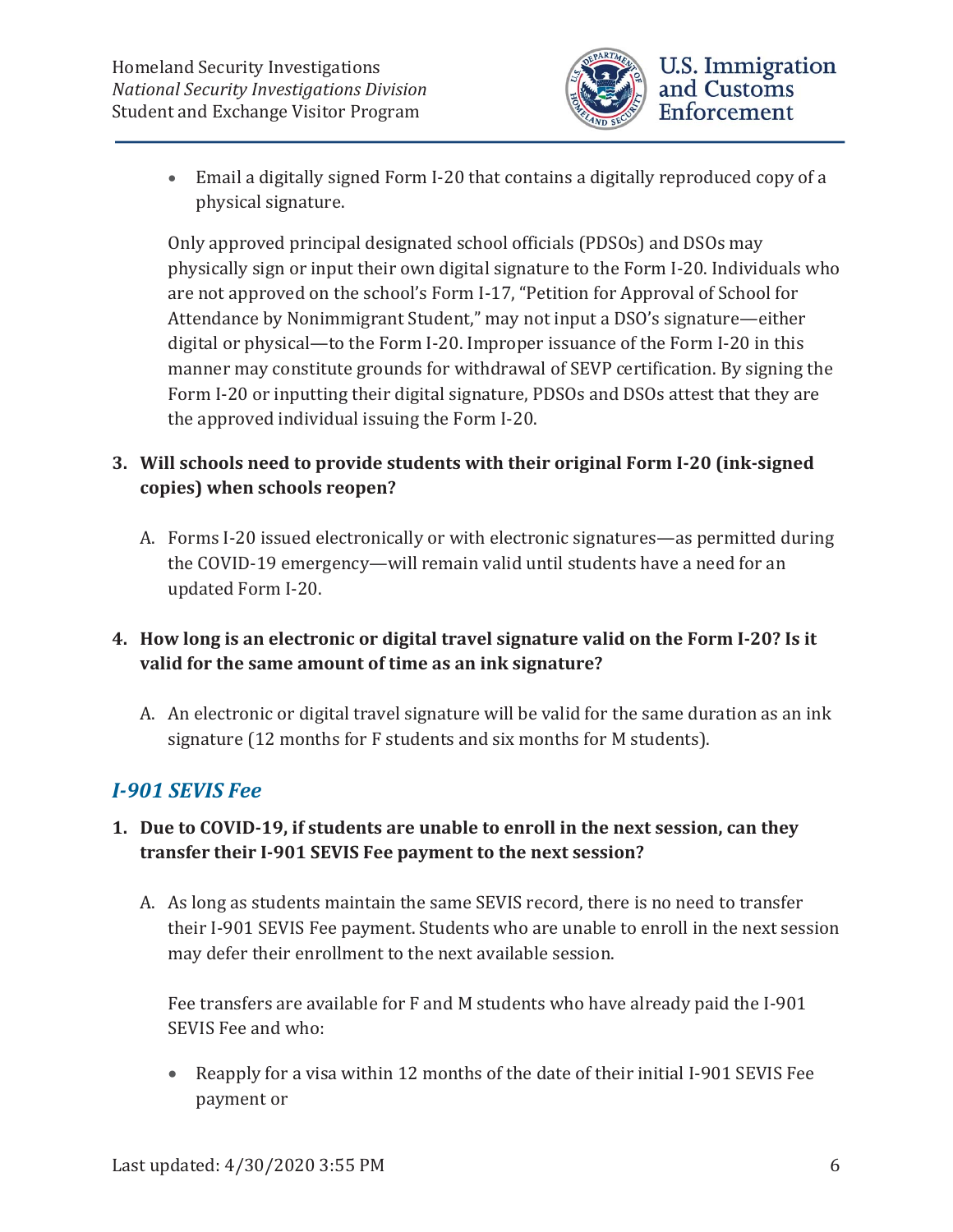

• Are from a Visa Waiver Program country and reapply for status as a student at the port of entry within 12 months of the date of their initial I-901SEVIS Fee payment.

Refer to the I-901 SEVIS Fee Frequently Asked Questions on ICE.gov/SEVP for additional information about reapplying fees.

## *Full course of study requirements and online learning*

- **1. Our school has switched to fully online instruction but not all courses will be offered; some courses will be canceled due to inability to deliver via online means. Will students be excused from meeting full course of study requirements if the classes they need are not being offered?** 
	- A. Yes, full course of study requirements can be waived as a direct result of the impact from COVID-19. This information should be reported in a school's procedural change documents submitted to SEVP, as described in Broadcast Message: COVID-19 and Potential Procedural Adaptations for F and M Nonimmigrant Students. If this is a material change to previously submitted documents, schools should resubmit those documents as part of their submission to SEVP.
- **2. If students wish to drop courses due to dissatisfaction with online courses not providing the same level of instruction, can a school submit a procedural change plan that allows this and keep the students' SEVIS records Active?** 
	- A. No, students should maintain a full course of study to the extent possible. If a student is unwilling to take online courses or participate in other alternate forms of study as provided in the school's procedural adaptation plan to SEVP, they should request a temporary absence and be terminated for Authorized Early Withdrawal.

If a school is not offering a full course of study because of COVID-related limitations, it is permissible to have students take whatever courses are being offered or request temporary leave. However, if a student is simply unwilling to take a full course of study because it is only offered online, they should request a temporary absence.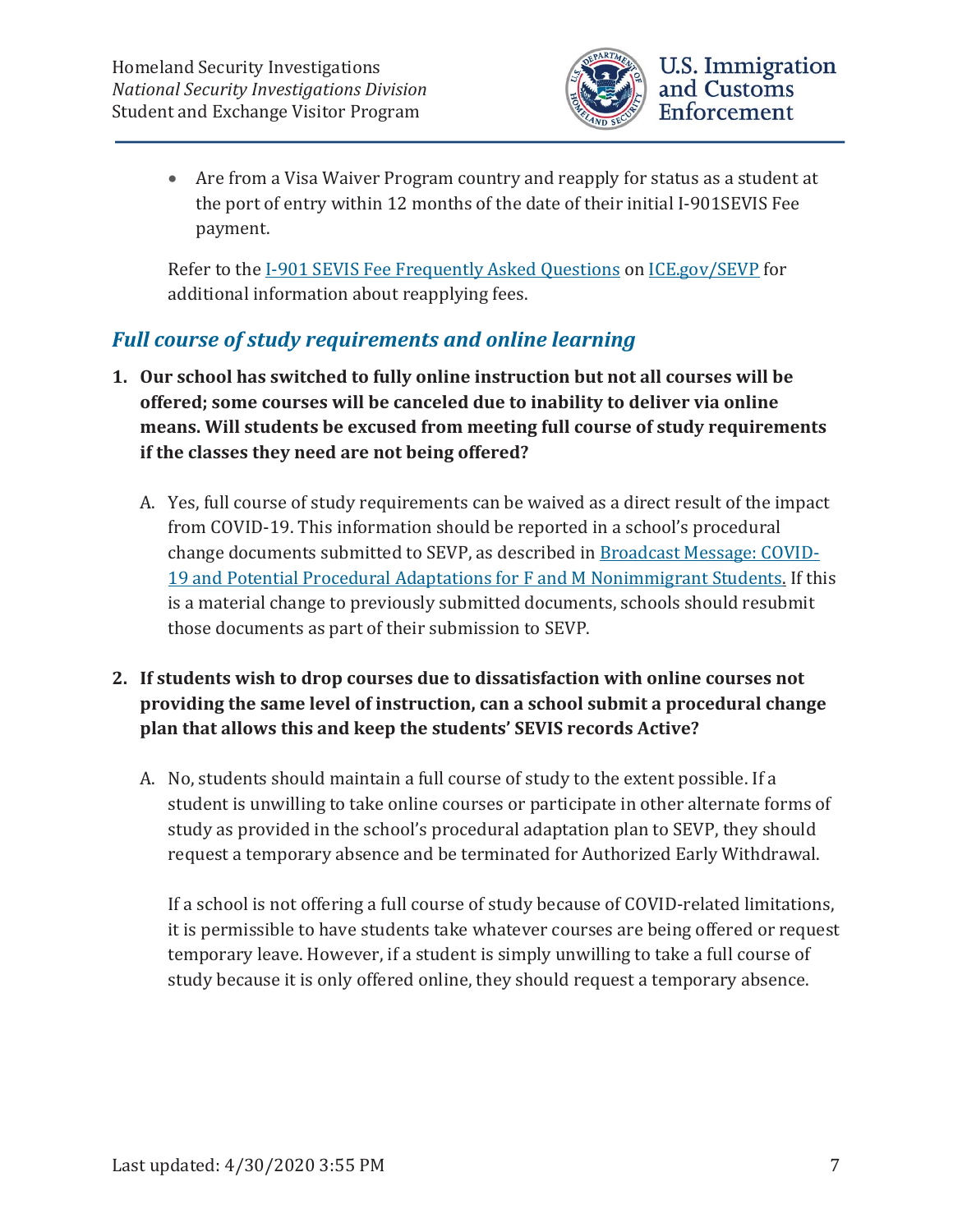

### **3. SEVP has indicated full course of study requirements can be adjusted due to COVID-19. If class cancellations impact any student's ability to maintain a full course load, do DSOs have to authorize a reduced course load (RCL) in SEVIS?**

A. No, schools should not use the RCL functionality in SEVIS for students taking less than a full course of study due to limitations in providing classes or educational content as a result of COVID-19. Full course of study requirements can be waived as a direct result of the impact from COVID-19. If a student simply chooses not to participate in the alternative learning options available, they should seek a temporary absence.

### *Employment*

- **1. Many students' on-campus employment opportunities are now being conducted remotely while campuses are closed or students are able to perform their work duties from home. Can F students engage in remote work for on-campus employment?** 
	- A. If the current on-campus employment opportunity has transitioned to remote work or the employment can be done through remote means, students may continue to engage in on-campus employment remotely. Schools should be able to explain how the students are providing services associated with the employment while not at the location of the employer.

### **2. Can students with proper authorization participate in curricular practical training (CPT) while they are abroad?**

- A. Students may engage in CPT during their time abroad, provided they are:
	- Enrolled in a program of study in which CPT is integral to the program of study;
	- Their DSO authorized CPT in advance of the CPT start date: and
	- Either the employer has an office outside the United States or the employer can assess student engagement and attainment of learning objectives electronically.

As noted in SEVP's March 13, 2020, COVID-19: Guidance for SEVP Stakeholders, this enrollment may be online. All other requirements at *8 CFR 214.2(f)(10)(i)* still apply.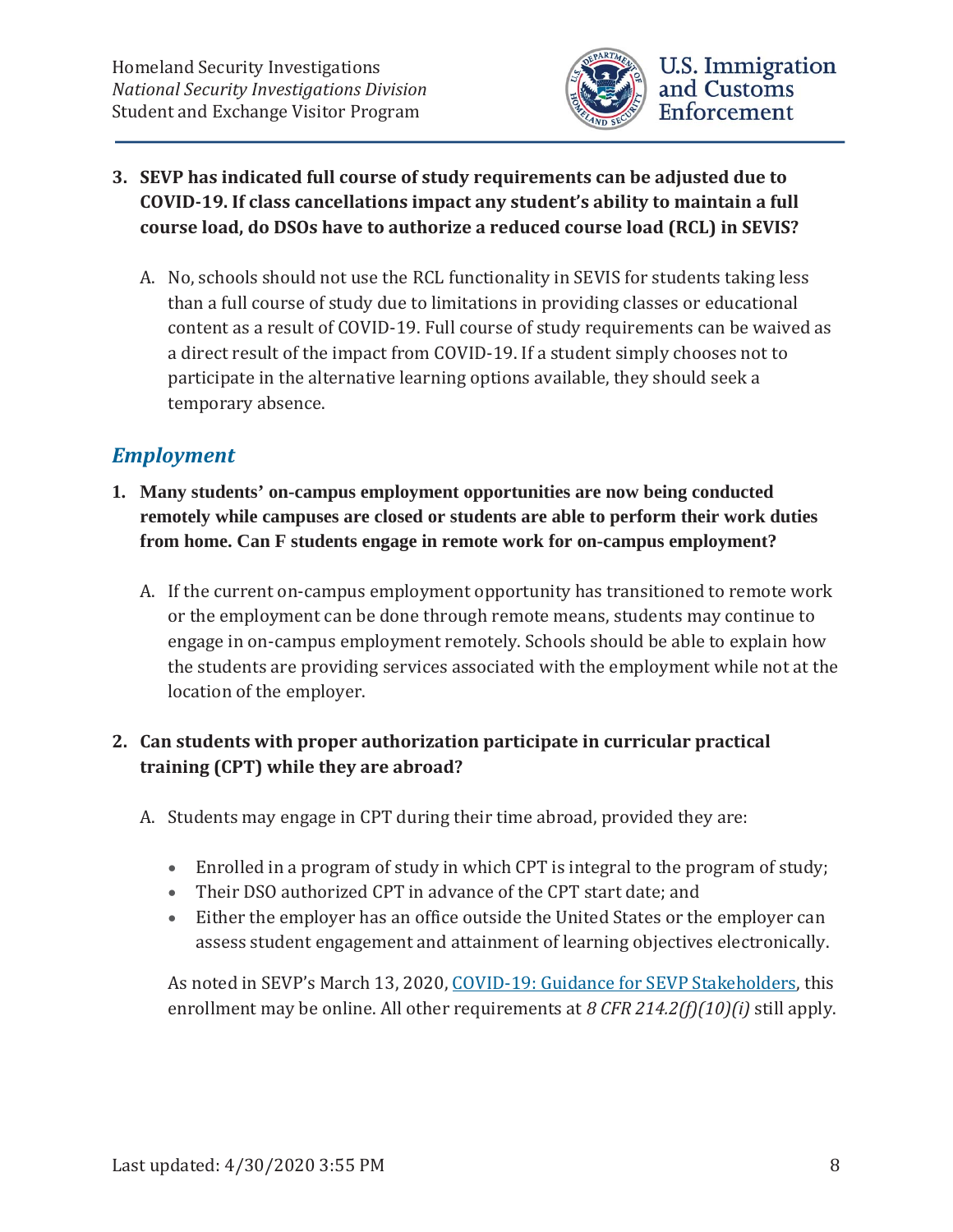

- **3. Universities that moved to online courses have allowed students to travel to their home country to complete their studies. Will this international travel alter the student's OPT/CPT and social security number (SSN) status?** 
	- A. DHS is evaluating these issues and may issue additional guidance. In the meantime, since USCIS adjudicates OPT employment authorization requests, SEVP recommends reaching out to USCIS for further guidance.

Students may engage in CPT during their time abroad, provided they are enrolled in a program of study of which the CPT is an integral component, the DSO has authorized the CPT in advance, and either the employer has an office outside the United States or the employer has a means to assess student engagement and attainment of learning objectives. As noted in SEVP's March 13, 2020, COVID-19: Guidance for SEVP Stakeholders, this enrollment may be online. All other requirements at *8 CFR 214.2(f)(10)(i)* still apply.

For questions regarding SSNs, SEVP recommends reaching out to the Social Security Administration.

### **4. Due to COVID-19, what is SEVP's advice to students who want to apply for OPT? Is there any chance that students would be able to apply for post-completion OPT from outside the United States?**

- A. DHS is evaluating these issues and may issue additional guidance. In the meantime, since USCIS adjudicates OPT employment authorization requests, SEVP recommends reaching out to USCIS for further guidance.
- **5. Must students cease engaging in OPT if they are now working fewer than 20 hours a week due to the economic impacts of COVID-19?** 
	- A. For the duration of the COVID-19 emergency, SEVP considers students who are working in their OPT opportunities fewer than 20 hours a week as engaged in OPT.
- **6. Should DSOs with students on OPT update the students' employer addresses in SEVIS with their remote work address? For students participating in the science, technology, engineering and mathematics extension (STEM) extension, do their**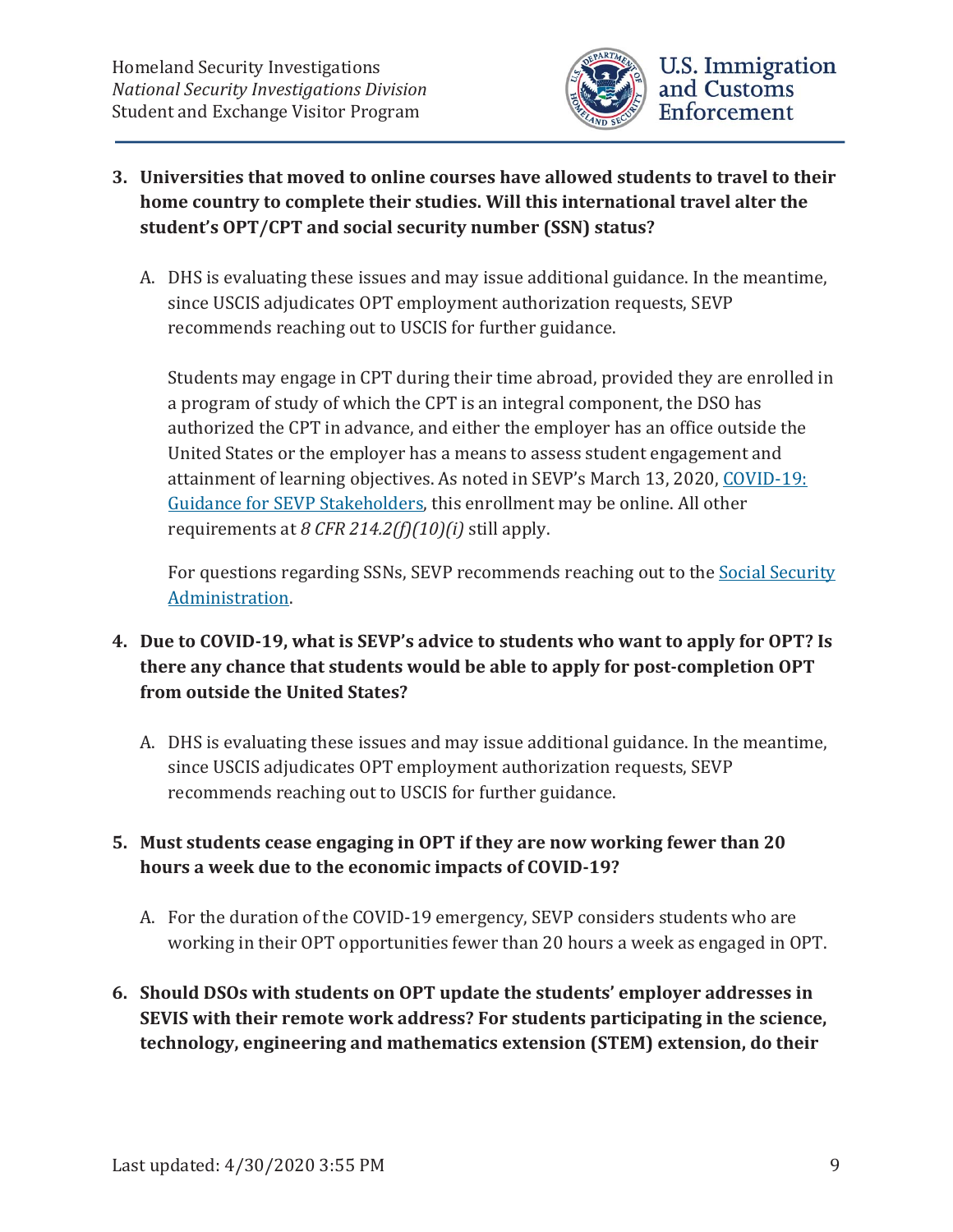

### **Forms I-983, "Training Plan for STEM OPT Students," need to be updated with their remote work address?**

- A. No. DSOs should not update the employer address information in SEVIS nor on the Form I-983 for students working remotely.
- **7. Can F and M students who were previously employed and are now unemployed due to COVID-19 apply for unemployment benefits?** 
	- A. Students who are unemployed due to COVID-19 should contact their local or state employment agency for more information.

### *Volunteering*

- **1. Do F and M students need employment authorization to volunteer as part of COVID-19 relief efforts?** 
	- A. No, F and M students who work without wages, taxable compensation or other remuneration are considered volunteers and are not required to obtain an employment authorization document.

### *Student transfer*

- **1. Can students in transfer status who were supposed to start their program this spring but are unable to enter the United States defer their enrollment to summer or fall? Or, must they apply for an initial Form I-20?** 
	- A. Schools may defer attendance and keep the student's status as Transfer in SEVIS.

### *Travel*

- **1. Will F and M students be able to return to the United States if they are continuing their studies outside of the country as a result of COVID-19?** 
	- A. Students who continue to make normal progress in their course of study remain eligible for admission into the United States. However, because of the changing array of travel restrictions, students should refer to their local embassy's website through the U.S. Department of State for any updates about visa issuance. Also, DHS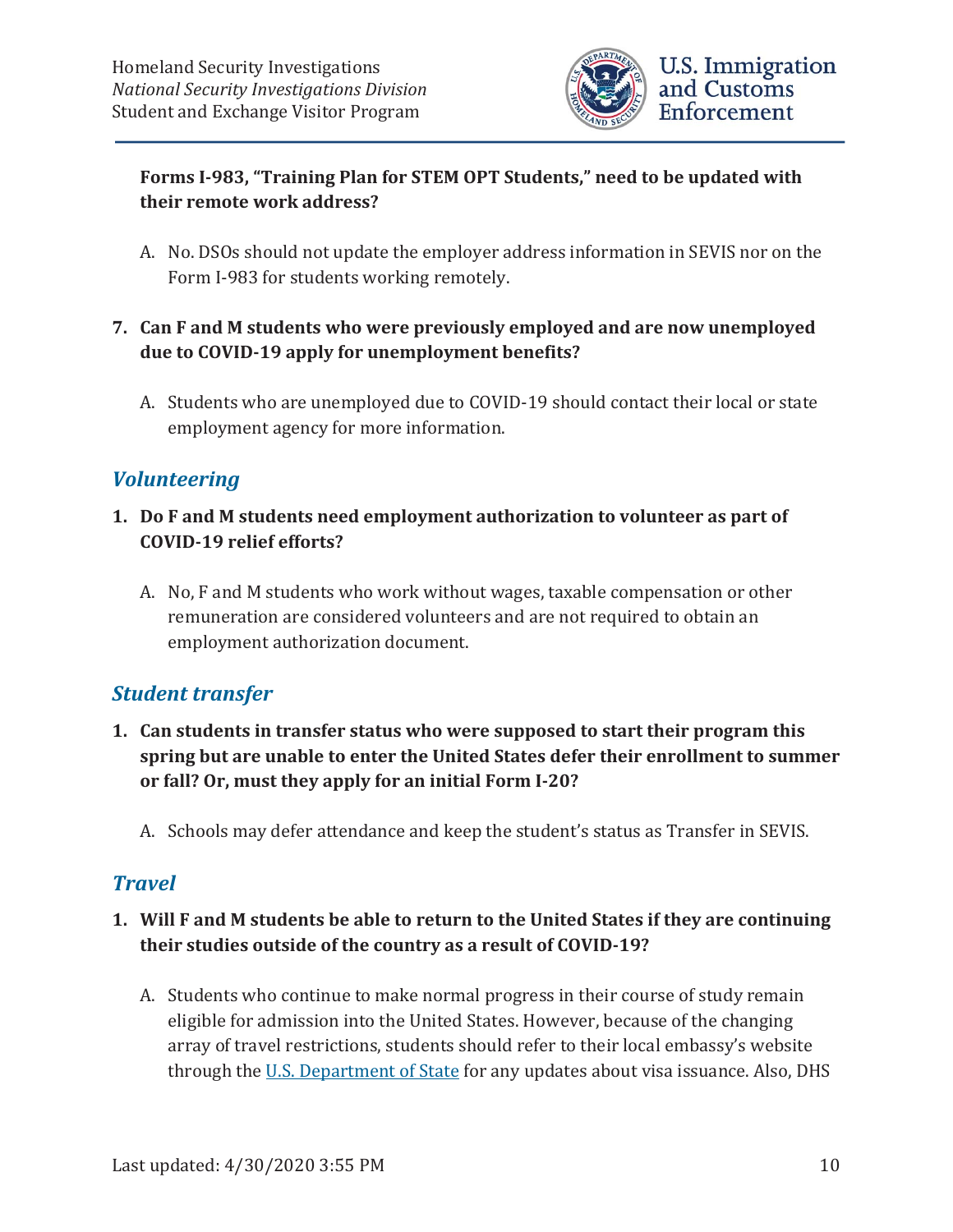

and the Center for Disease Control and Prevention's (CDC) websites provide information about current travel restrictions to the United States.

- **2. Is there a time frame for when students are expected to return to the United States once the COVID-19 emergency is over and schools have resumed normal operations?** 
	- A. Dependent on their school's return to normal operations and any continuing travel restrictions, students should seek to return to the United States within 30 days of the next available session start date. SEVP also anticipates providing additional guidance after the COVID-19 emergency ends regarding a school's return to normal operations.

#### **3. If students remain in the United States due to COVID-19 and their passport expires, what do they need to do to renew it?**

- A. Students in this situation should contact their country's embassy or consulate to identify options for passport extension or renewal. If students decide to depart the United States, they will not be eligible to apply for admission until they renew their passport.
- **4. What should students do if they need to return home within 60 days after completing their program of study, but their travel plans are complicated by a lack of commercially available flights or their country currently prohibits all inbound travel?** 
	- A. SEVP recognizes that some students may find it difficult to return home during the COVID-19 emergency because of diminished travel options. Students in this situation are encouraged to communicate with their DSO for guidance and to assess options for alternative study arrangements such as online classes during this time. DSOs should document in the student's record any material information related to a student's inability to leave the country due to COVID-19.
- **5. What are the instructions for students who have traveled to their home country for spring break and whose classes have now moved online and have a return ticket to the United States in the coming days? Is it advisable that these students**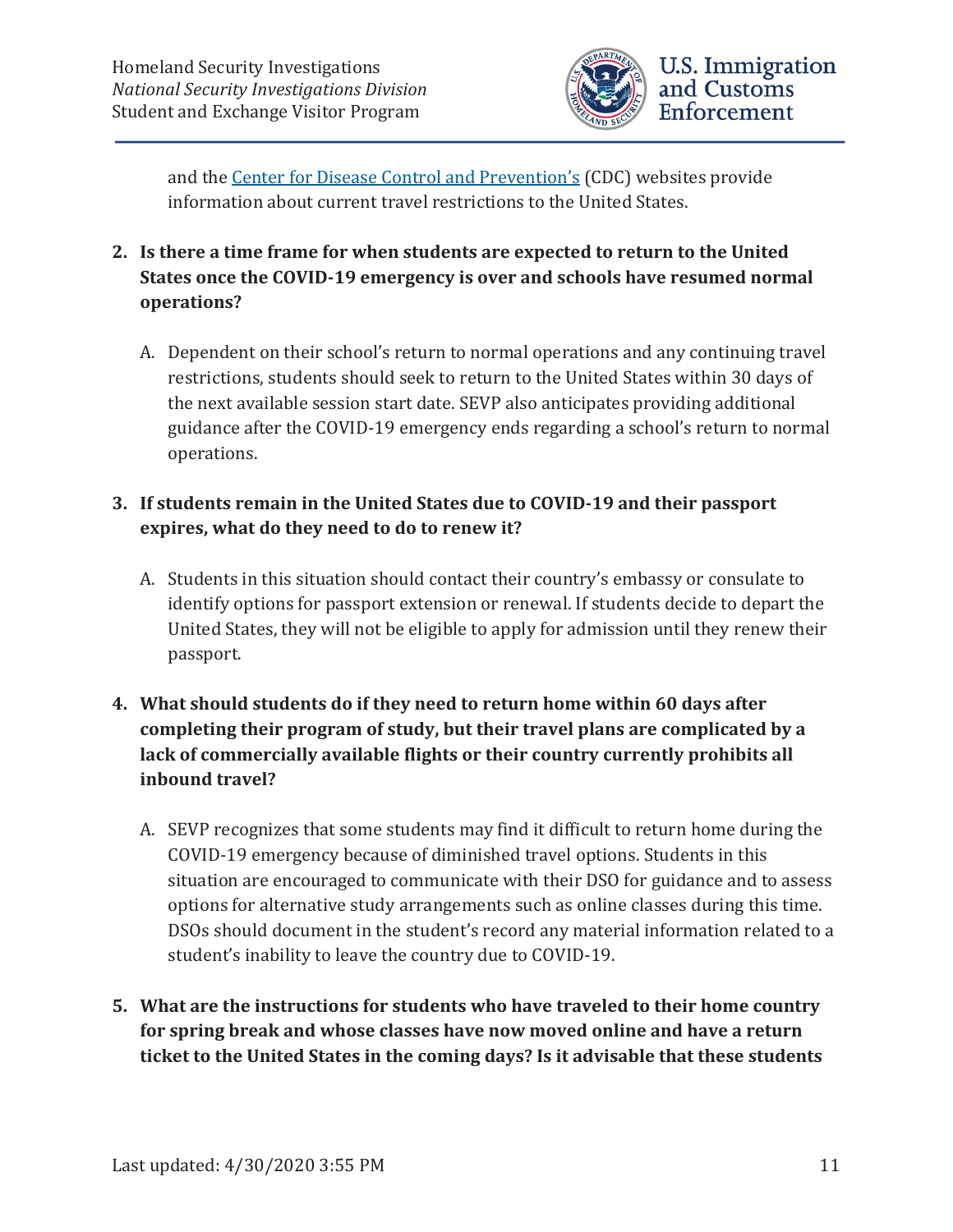

### **should travel at this time or should they remain in their home country? Will their student visa status change if they choose to remain in their home country?**

A. SEVP advises students currently outside of the United States and looking to enter the country to check on any travel restrictions their country might have regarding international travel, including restrictions applicable to countries they may travel through. Students should also check with their DSOs to confirm the school's operational status, or procedures for out-of-country students as some schools may not currently allow new or returning students on campus for an extended period of time.

Regarding options for maintaining student status while outside of the United States, students should check with their DSOs for alternate study arrangements. Additionally, refer to COVID-19: Guidance for SEVP Stakeholders for information about online courses.

- **6. Our school switched to fully online instruction for the remainder of the spring semester and some students will return to their home countries to complete their programs online. Can DSOs extend students' program end dates so seniors can return to the United States at the end of the school year (e.g., May or June) for graduation ceremonies on their current Forms I-20?** 
	- A. DSOs should not extend students' programs to accommodate graduation ceremonies. Students wishing to return to the United States to attend graduation have the following options:
		- Students can return to the United States prior to the program end date on the Form I-20 and attend their graduation during the 60-day grace period.
		- Students who intend to continue their study in the United States can return with a pending change of educational level or transfer Form I-20.
		- Students can return to the United States on another visa classification (i.e., B-2 visitor visa).

# *Form I-515A*

**1. Our school submitted the information requested on a Form I-515A, "Notice to Student or Exchange Visitor," to SEVP. However, the school has since temporarily**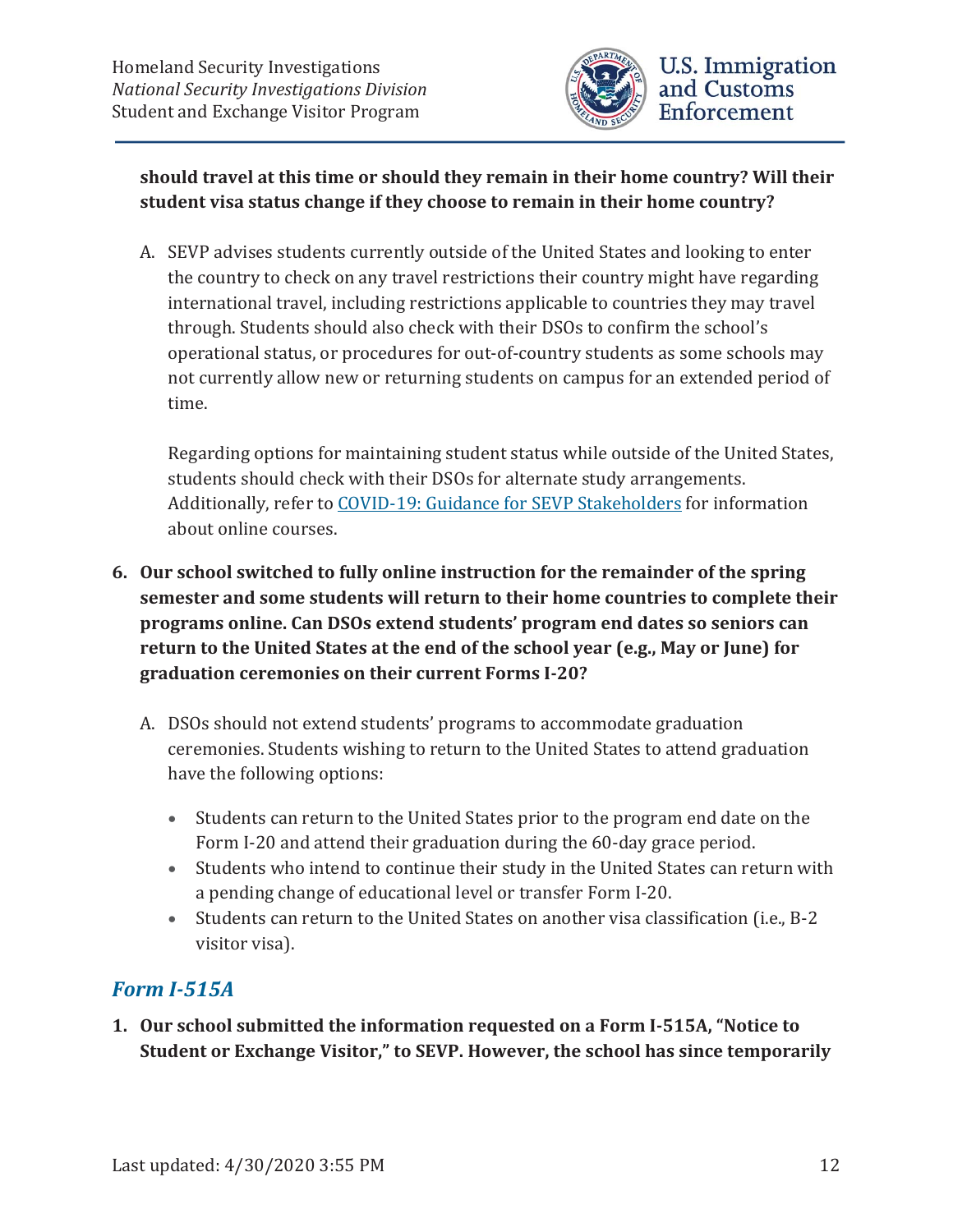

**closed and school officials are unable to access their offices to receive responses from SEVP via mail. Does this jeopardize our students' nonimmigrant status?** 

A. F or M students who receive Forms I-515A will not be adversely affected by delays resulting from COVID-19. SEVP will provide flexibility on any subsequently delayed processing deadlines.

### *M students*

- **1. How should schools process M-1 program extensions during the COVID-19 emergency?** 
	- A. DSOs should continue to follow the standard process of having students apply for M-1 program extensions with USCIS using the Form I-539, "Application to Extend/Change Nonimmigrant Status." An M student with a pending extension application submitted to USCIS at least 15 days but not more than 60 days prior to the program end date may remain in the United States until USCIS adjudicates the application.
- **2. During the COVID-19 emergency, are M students eligible for a 15-day grace period after being terminated for Authorized Early Withdrawal?** 
	- A. Yes, M students may have a 15-day grace period upon termination for Authorized Early Withdrawal during the COVID-19 emergency.

### **SEVP-certified Schools**

### *Reporting school changes*

#### **1. Do schools need to notify SEVP of procedural adaptations?**

A. Yes, schools need to notify SEVP any procedural changes due to COVID-19 within 10 business days of the change. SEVP included notification instructions with guidance to SEVP-certified schools in Broadcast Message: COVID-19 and Potential Procedural Adaptations for F and M Nonimmigrant Students. The program also posted an Optional COVID-19 School Reporting Template that schools can use to report temporary procedural adaptations.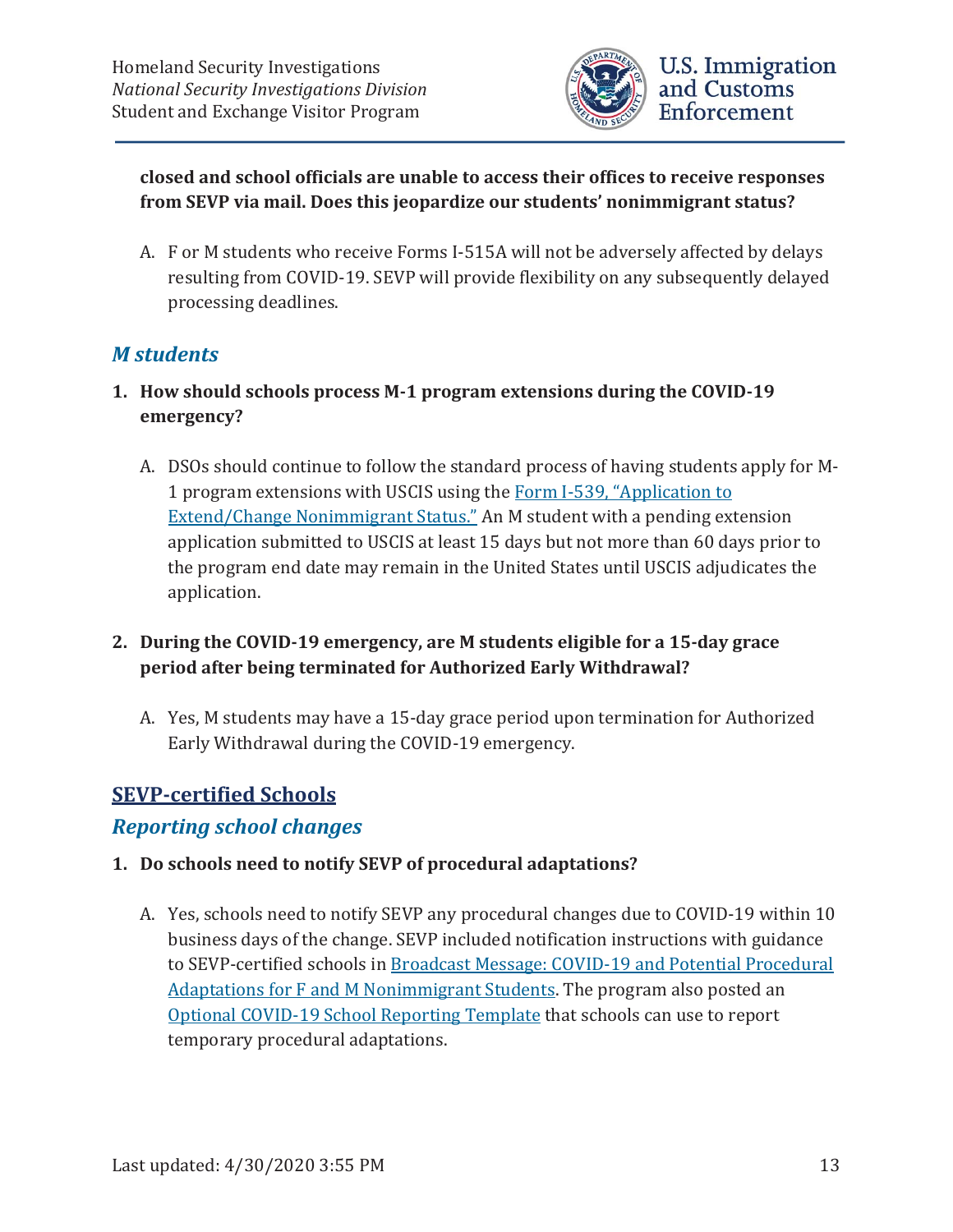

#### **2. How should SEVP-certified schools report temporary procedural adaptations to SEVP?**

A. SEVP included notification instructions with guidance to SEVP-certified schools in Broadcast Message: COVID-19 and Potential Procedural Adaptations for F and M Nonimmigrant Students. The program also posted an Optional COVID-19 School Reporting Template that schools can use to report temporary procedural adaptations.

#### **3. When must schools submit procedural adaptation documents to report on changes made in response to COVID-19?**

A. Schools must provide SEVP notice of procedural changes made in response to COVID-19 within 10 business days of the date of the decision to initiate the procedural change(s). SEVP requests this information as of the date of the decision to initiate the changes to ensure it maintains current and accurate information on how schools are adapting to COVID-19. Schools must report this information within 10 business days in accordance with *8 CFR 214.3(g)(1)* and *8 CFR 214.3(g)(2)(ii)(E)*.

If schools subsequently have material changes to previously submitted documents, they should resubmit those documents, following the instructions outlined in Broadcast Message: COVID-19 and Potential Procedural Adaptations for F and M Nonimmigrant Students.

### **4. Are schools required to list all courses and majors that will be offered online or just the ones listed on the school's Form 1-17 as part of their report to SEVP?**

A. Schools should only list the programs of study that F and/or M students are enrolled in as part of their report to SEVP. This information will most likely be the same as the approved programs of study on the school's Form I-17 unless the school has identified certain programs that cannot be offered online.

For example, if a school is offering all courses that enroll F and/or M students—that is, all courses listed on the school's Form I-17—online, they should state this in their report to SEVP. Schools should refer to the Optional COVID-19 Reporting Template for additional information.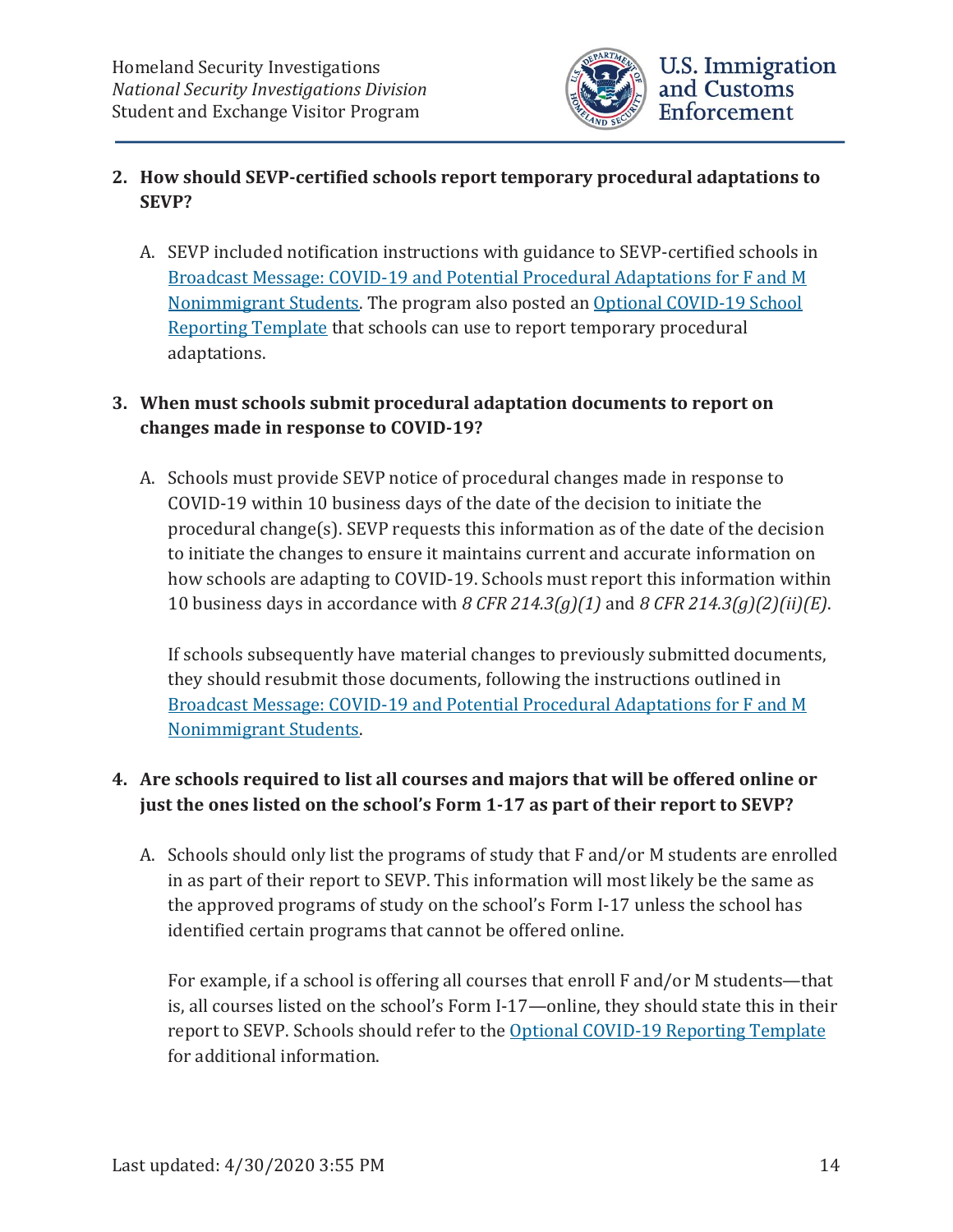

- **5. Will schools receive confirmation or acknowledgment when SEVP receives their procedural adaptation documents? Is there any possibility that SEVP would deny or disapprove of a reported change by a school? If so, what happens in that instance?** 
	- A. SEVP will send an email acknowledging receipt to each school that submits procedural change documents and add the submitted information to the school's file. However, given the significant number of changes being requested, SEVP is not going to respond to every submission in detail. If SEVP has concerns that the changes exceed permissible accommodations for COVID-19, it will contact the school for clarification or revision.

Remember, schools need to notify SEVP any procedural changes due to COVID-19 within 10 business days of the change. SEVP included notification instructions with guidance to SEVP-certified schools in Broadcast Message: COVID-19 and Potential Procedural Adaptations for F and M Nonimmigrant Students. The program also posted an Optional COVID-19 School Reporting Template that schools can use to report temporary procedural adaptations.

#### **6. Do schools that currently have no F or M students enrolled need to send procedural adaptation documents to SEVP?**

- A. No, only schools with F or M students currently enrolled need to submit procedural adaptation documents to SEVP.
- **7. Do SEVP-certified schools that submitted procedural change plans for the spring session indicating alternative instruction procedures (including online-only classes) need to re-submit or re-affirm that they will be keeping the same alternative procedures during the summer session?** 
	- A. No, if an SEVP-certified school has submitted an operational procedural plan detailing its alternative procedures, it does not need to resubmit the plan for the summer 2020 session, unless the school is making substantive changes. SEVP may require an update for the upcoming fall 2020 session but is not requiring one for this summer.

However, SEVP-certified schools that have not yet filed procedural change plans and have active F or M students in programs this summer, will need to submit a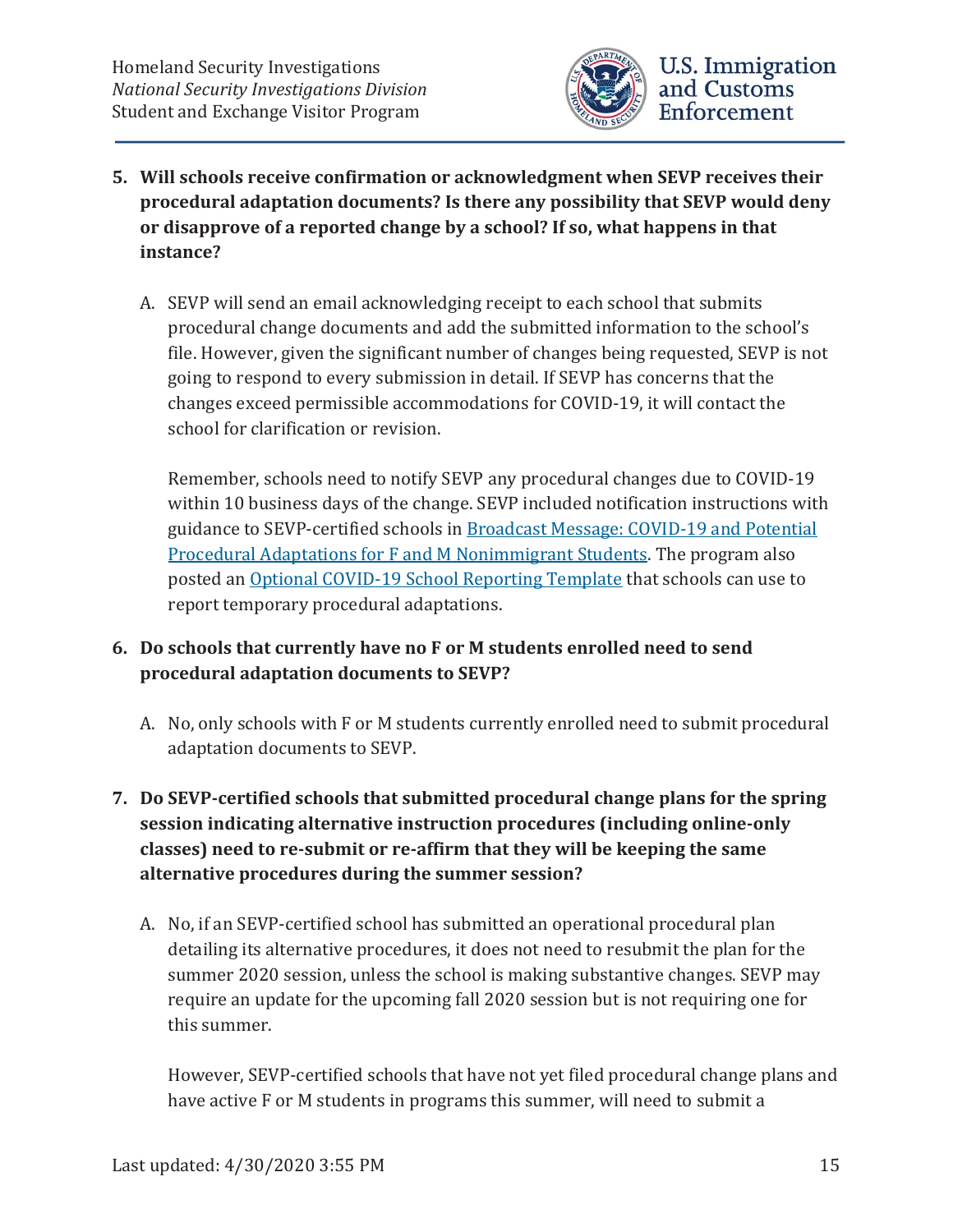

procedural change plan, detailing any changes to existing procedures necessitated by COVID-19.

# *School policies*

### **1. As a result of COVID-19, our school is considering changing its grading policy for this term to pass/fail. Does this change impact our school's F or M students?**

A. No, this change should have no impact. Schools may change their grading policies as a direct result of COVID-19. This change does not need to be reported as part of a school's procedural adaptation plan to SEVP. However, schools should document any changes to their grading policies and be able to provide them to SEVP upon request, and schools should be able to verify that a student is making normal academic progress.

### **2. May schools amend their admissions practices if they can no longer receive hard copies of transcripts from temporarily closed schools?**

A. Yes. If not in contradiction with directives of the school's state board of education, verifiable electronic submissions or copies of transcripts from schools are acceptable to SEVP. Such a modification to the school's admissions process does not need to be reported on the school's procedural adaptation plan. However, schools must be able to report these changes to SEVP upon request. Schools must have relevant student transcripts prior to issuing a student an initial Form I-20.

# **General Questions**

### **1. How is SEVP coordinating with other government agencies on emerging issues related to COVID-19?**

A. SEVP understands stakeholder concerns about the need for guidance. As the COVID 19 emergency continues, the program will develop guidance for its stakeholders and will publish it at ICE.gov/Coronavirus. However, SEVP is unable to address questions that are within the authorities of other agencies.

The international student life cycle consists of specific functions that are handled by those federal agencies with the authority to do so. During the life cycle process, some questions are more appropriately answered by the authorizing agency. In some cases, it may require input and collaboration from multiple agencies. SEVP is